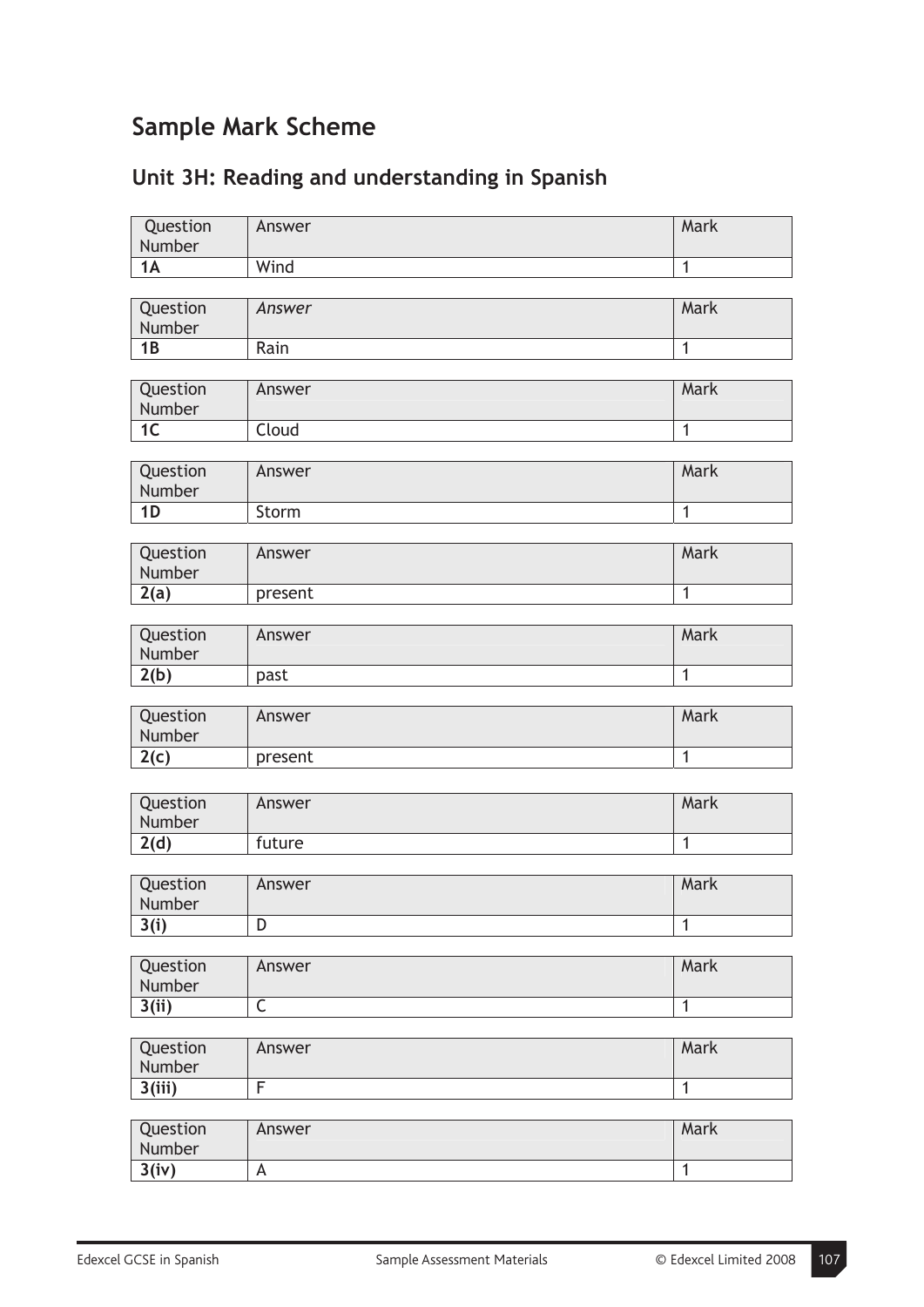| Question<br>Number | Answer | Mark |
|--------------------|--------|------|
| 4(a)               | (iii)  |      |

| Question<br>Number | Answer | Mark |
|--------------------|--------|------|
| 4(b)               | (iii)  |      |

| Question<br>Number | Answer | Mark |
|--------------------|--------|------|
| 4(c)               | (i)    |      |

| Question<br>Number | Answer | Mark |
|--------------------|--------|------|
| 4(d)               | (i)    |      |

| Question<br>Number | Answer                          | Mark |
|--------------------|---------------------------------|------|
| 5(a)               | Journalist/work for a newspaper |      |

| Question<br>Number | Answer                | Mark |
|--------------------|-----------------------|------|
| 5(b)               | She studied languages |      |

| Question<br>Number | Answer                                       | Mark |
|--------------------|----------------------------------------------|------|
| 5(c)               | You have to get good/high marks (in the ESO) |      |

| Question<br>Number | Answer                                                                                          | Mark |
|--------------------|-------------------------------------------------------------------------------------------------|------|
| 5(d)               | Any one of the following:<br>Reading the greatest Spanish authors<br>Reading Spanish literature |      |

| Question | Answer                            | Mark |
|----------|-----------------------------------|------|
| Number   |                                   |      |
| 5(e)     | She has no time at all/spare time |      |
|          | She has to study literature       |      |
|          | She has to study for her exams    |      |

| Question | Answer                    | Mark |
|----------|---------------------------|------|
| Number   |                           |      |
| 5(f)     | Any one of the following: |      |
|          | Going to the USA          |      |
|          | Do a Master's (degree)    |      |

| Question<br>Number | Answer       | Mark         |
|--------------------|--------------|--------------|
|                    | (a           | 1 mark for   |
|                    | $\mathsf{C}$ | each correct |
|                    | d)           | answer       |
|                    | f            |              |